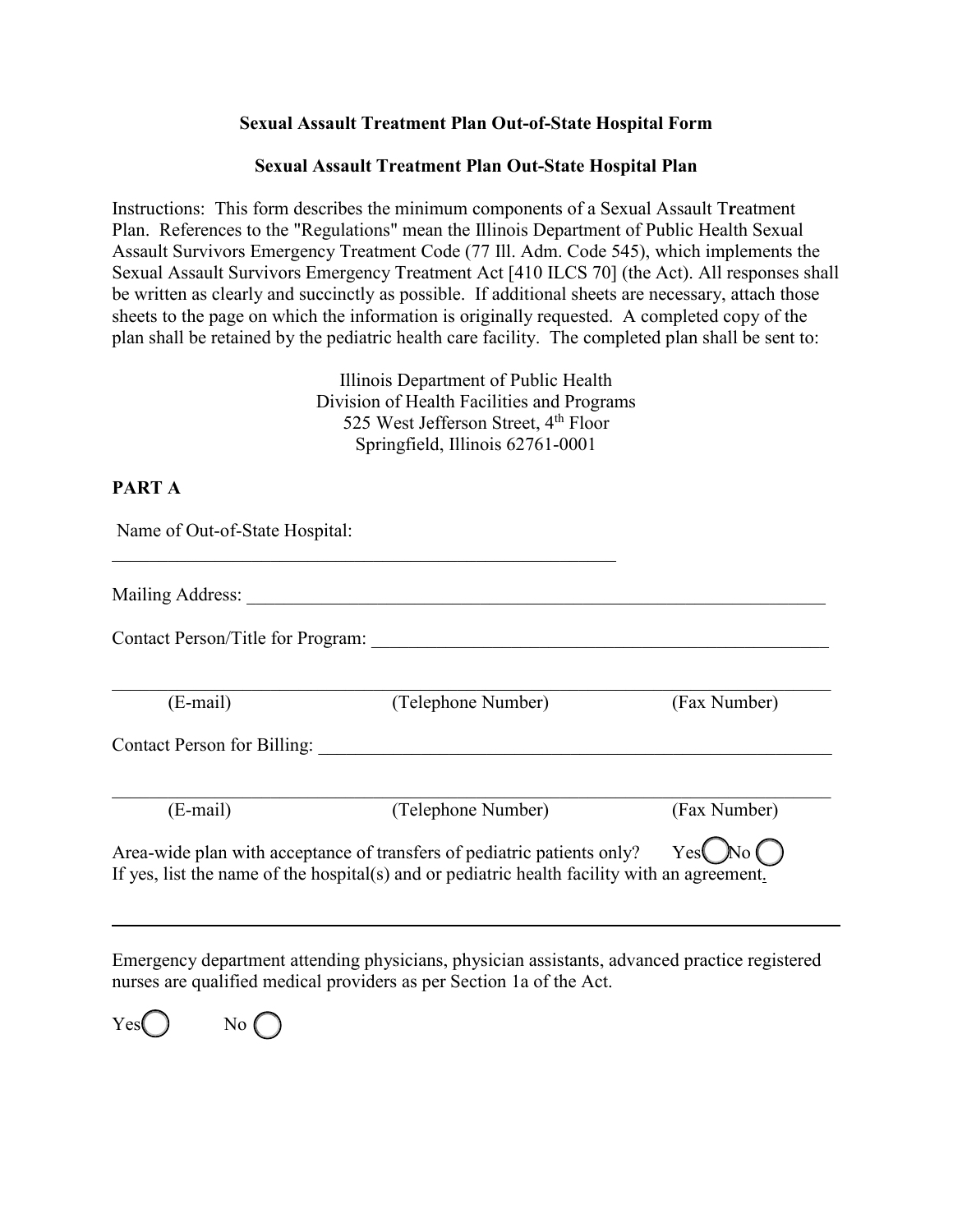If no, describe how the hospital has developed a training program as per Act to complete the minimum two (2) hours of sexual assault training by July 1, 2020, and the minimum two (2) hours of continuing education on responding to sexual assault survivors every two (2) years.

List the name of the rape crisis center under with whom the hospital has a memorandum of understanding:

# **PART B**

- 1. Attach a copy of the Hospital's sexual assault plan.
- 2. Provide copy of approved designated trauma center by the Department in accordance with Section 3.90 of the Emergency Medical Services (EMS) Systems Act.
- 3. Attach copies of appropriate documents distributed to sexual assault survivors that describe:
	- a) The risk of sexually transmitted diseases and infections, including an evaluation of the risk of contracting human immunodeficiency virus (HIV).
	- b) The types of medication for sexually transmitted diseases and side effects.
	- c) The medical procedures, laboratory tests, medication given, and possible contraindications of the medication.
	- d) The necessity of follow-up visits, examinations, and laboratory tests.
	- e) The information concerning emergency contraception in accordance with Section 545.95 of the Regulations.
	- f) The Illinois State Police Medical Forensic Documentation Forms and Discharge Materials, which shall be used as a component of written information distribution. (See Section 545.61(a) of the Regulations.) The facility shall utilize The Illinois State Police Medical Forensic Documentation Forms: Illinois State Police Consent: Collect and Test Evidence or Collect and Hold Evidence, and the Illinois State Police Patient Discharge Materials form. Exam offered for survivors within a minimum of the last seven (7) days of a complaint of sexual assault or who disclosed past sexual assault by a specific individual and were in the care of that individual within a minimum of the last seven (7) days.
	- g) The drug-facilitated sexual assault testing information, including an explanation of the comprehensive scope of drug screening and the limited time frame within which evidence can be collected.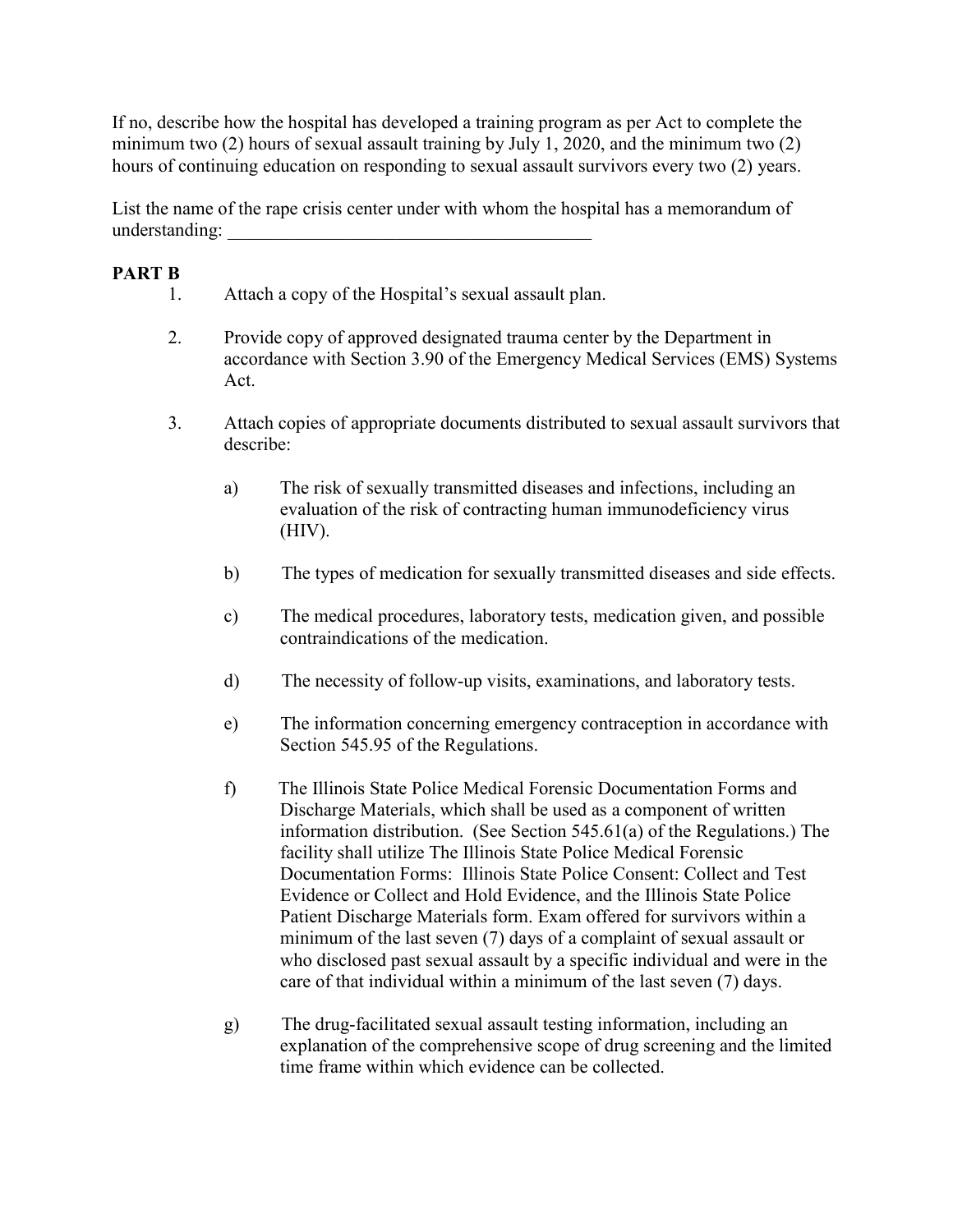- h) Photo documentation consent forms.
- i) Written Notice to sexual assault survivors as per 545.100 of the Regulations.
- j) Protocol for issuance of a sexual assault services voucher per section 5.2 of the Act. (example of voucher)
- 4. Describe evidence collection procedures to be taken. The Illinois State Police Medical Forensic Documentation Forms, Patient Consent: Collection and Test Evidence or Collect and Hold Evidence may be used and attached.
- 5. Describe counseling resources provided to sexual assault survivors. Counseling services shall comply with Section 545.60(a) (9) of the Regulations and Section 2) (c) of Act. Procedure for mandatory reporting requirements pursuant to Section 2) (d) of the Act.
- 6. Attach a copy of the Emergency Department's training program for the clinical staff as per [410 ILCS 70/2(a)].
- 7. Describe the protocol for issuance of a sexual assault services voucher per section 5.2 of the Act.
- 8. Describe how the hospital will offer the survivor access to a shower, if applicable.

# **PART C**

Review and sign the Conditions of Approval:

### CONDITIONS OF APPROVAL

The following conditions of approval shall apply to all hospitals providing treatment services to sexual assault survivors. These conditions are enumerated below to ensure that all treatment hospitals are informed and aware of their responsibilities in accordance with the Regulations and the Act.

- 1. The hospital shall provide hospital emergency services to sexual assault survivors, with the consent of the sexual assault survivor and as ordered by the attending physician, advanced practice nurse or physician assistant in accordance with the Sexual Assault Survivors Emergency Treatment Act and with the Sexual Assault Survivors Emergency Treatment Code (see Section 545.60 of the Regulations).
- 2. The hospital shall provide emergency services at no direct charge to the survivor. If the survivor is neither eligible to receive services under the Illinois Public Aid Code nor covered by a policy of insurance, the hospital shall seek reimbursement only from the Illinois Department of Healthcare and Family